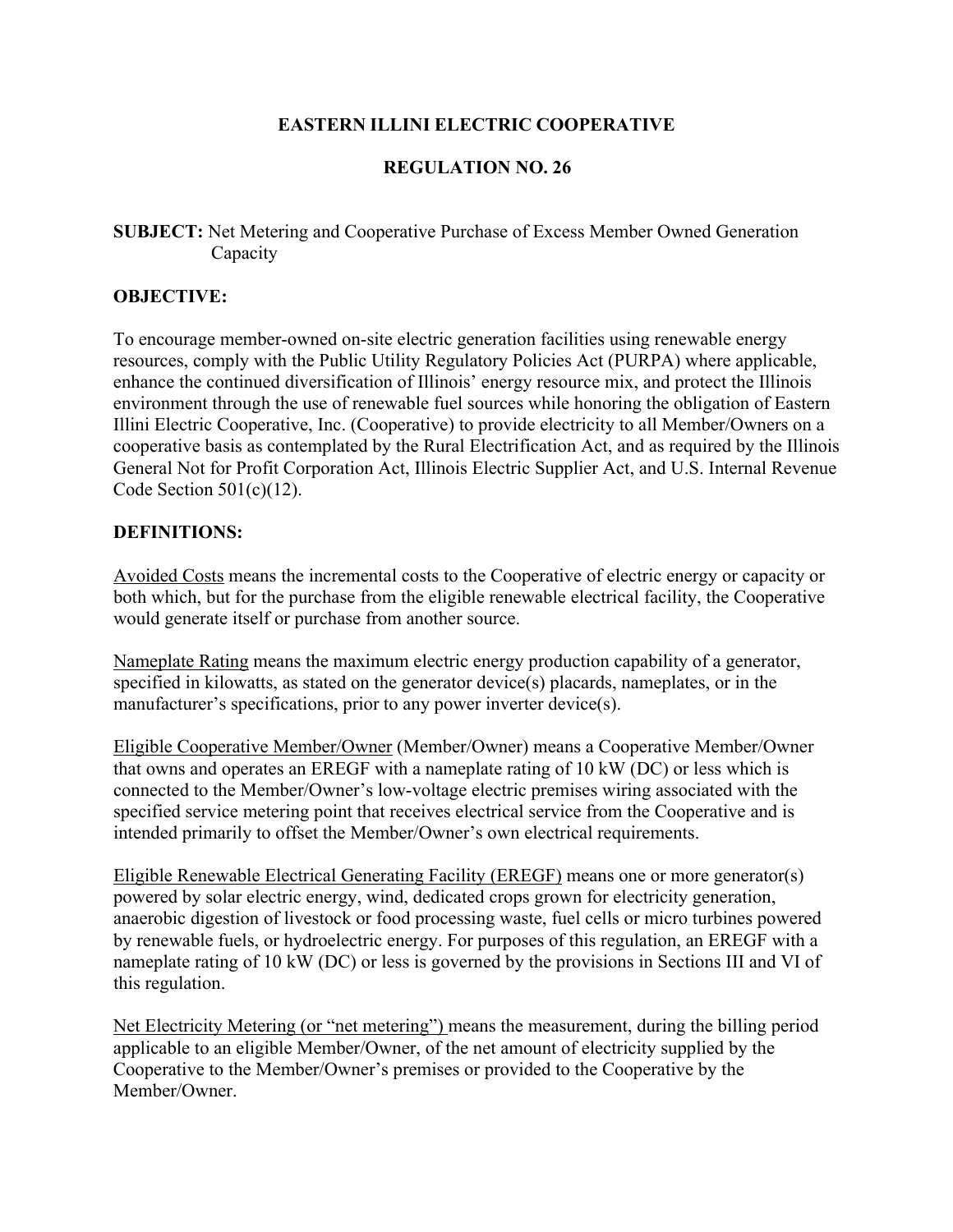Prairie Power, Inc. (PPI) means Prairie Power, Inc., an Illinois not-for-profit corporation, or its successors in interest, which is an electric generation and transmission cooperative of which the Cooperative is a member and from which, by contract, the Cooperative obtains its wholesale supply of electricity to provide to Member/Owners at their premises or facility.

## **REGULATION:**

This net metering regulation applies to Eligible Cooperative Member/Owners that choose to interconnect their EREGF to the Eligible Member's low-voltage electric premises wiring associated with a specified service metering point and operate such facilities in parallel with the Cooperative system.

- I. The Eligible Cooperative Member/Owner who operates an EREGF at a location that receives electrical service from the Cooperative agrees to and shall comply with the provisions of the Cooperative's Regulation No. 27- Interconnection and Parallel Operation of Distributed Generation.
- II. The Cooperative shall install and maintain metering equipment capable of measuring the flow of electricity both into and out of the Member/Owner's facility at the same rate and ratio. If the Member/Owner's existing meter is not capable of meeting this requirement, or if the Member/Owner requests an additional meter, the cost of installing and maintaining that equipment shall be paid by the Member/Owner.

The Cooperative, in its sole discretion and at the expense of the Member/Owner, may install a meter between the EREGF and the specified service metering point for purposes of assuring compliance with this regulation in relation to the Nameplate Rating of the EREGF.

- III. For EREGFs with a nameplate rating of 10 kW (DC) or less, the Cooperative shall measure and charge or credit for the net electricity supplied to Member/Owners or provided by Member/Owners as follows:
	- A. If the amount of electricity used by the Member/Owner during the billing period exceeds the amount of electricity produced by the Member/Owner, the Cooperative shall charge the Member/Owner for the net electricity supplied to and used by the Member/Owner at the retail rates the member would be charged if the Member/Owner was not a net metering Member/Owner.
	- B. If the amount of electricity produced by a Member/Owner during the billing period exceeds the amount of electricity used by the Member/Owner during that billing period, the Cooperative will credit the eligible Member/Owner for that excess generation at a rate per kWh which equates to the applicable Avoided Cost as defined in this regulation.